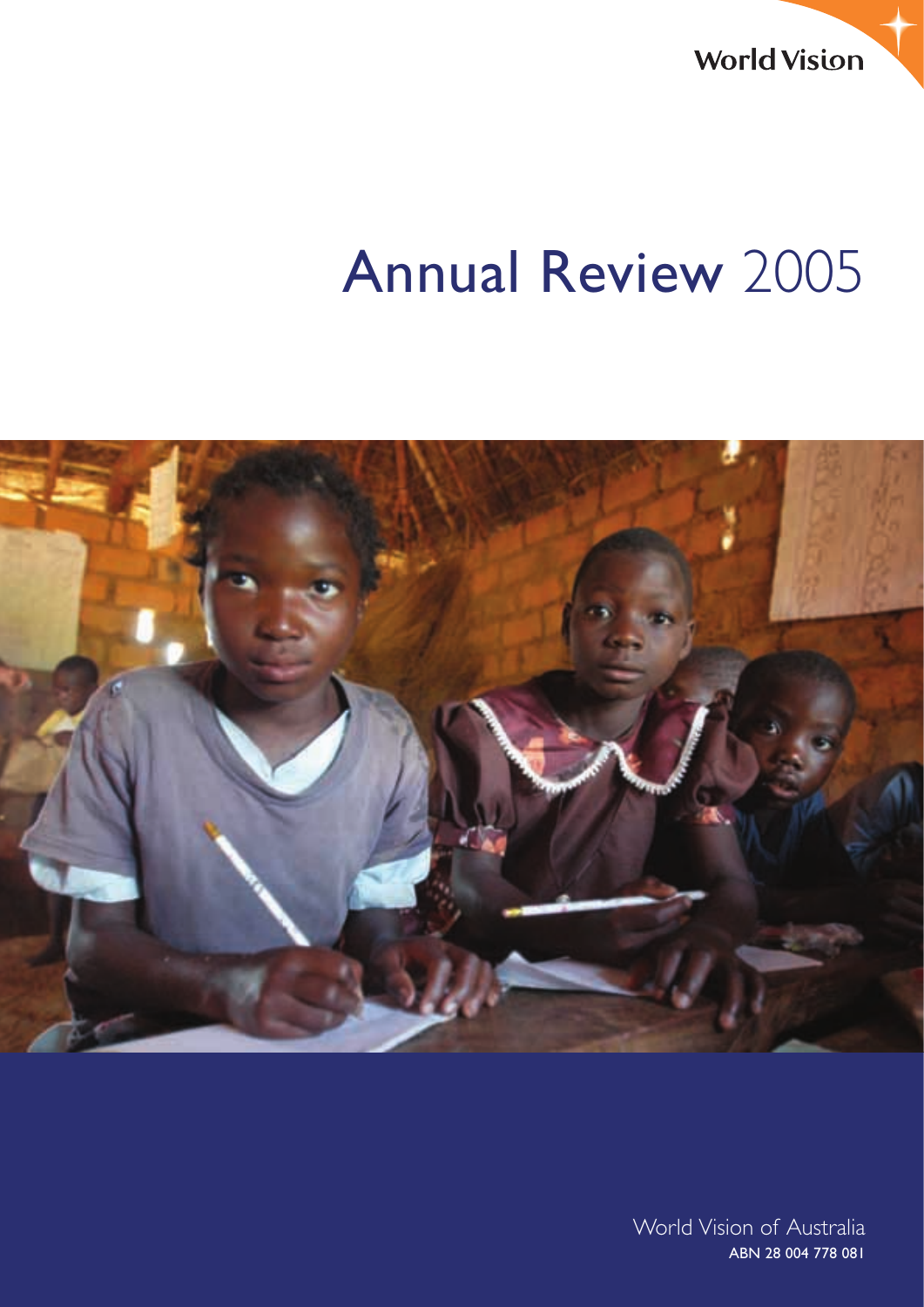*Education is one of the best instruments for change. Yet in many impoverished communities, children often lack the chance to receive even a basic education. This new school built by World Vision in Thailand, will now give these children the opportunity to learn how to read and write.*

## **Contents**

Thank you

| World Vision Australia - Our Mission and Values | 3              |
|-------------------------------------------------|----------------|
| Chairman's Message                              | $\overline{4}$ |
| Chief Executive's Message                       | 5              |
| Highlights and Summary of Financial Results     | 6              |
| Child Sponsorship can Change Communities        | 9              |
| Asia Tsunami Disaster                           | $\overline{0}$ |
| Micro Enterprise Development                    | $\overline{2}$ |
| Advocacy and Public Influence                   | 13             |
| Where World Vision Australia Works              | 4              |
| Statement of Financial Performance              | 16             |
| Statement of Financial Position                 | 17             |
| Independent Audit Report                        | 18             |
| Corporate Governance Statement                  | 9              |
| Corporate and Donor Relations                   | 25             |
| Our Responsibility to Society                   | 26             |
|                                                 |                |